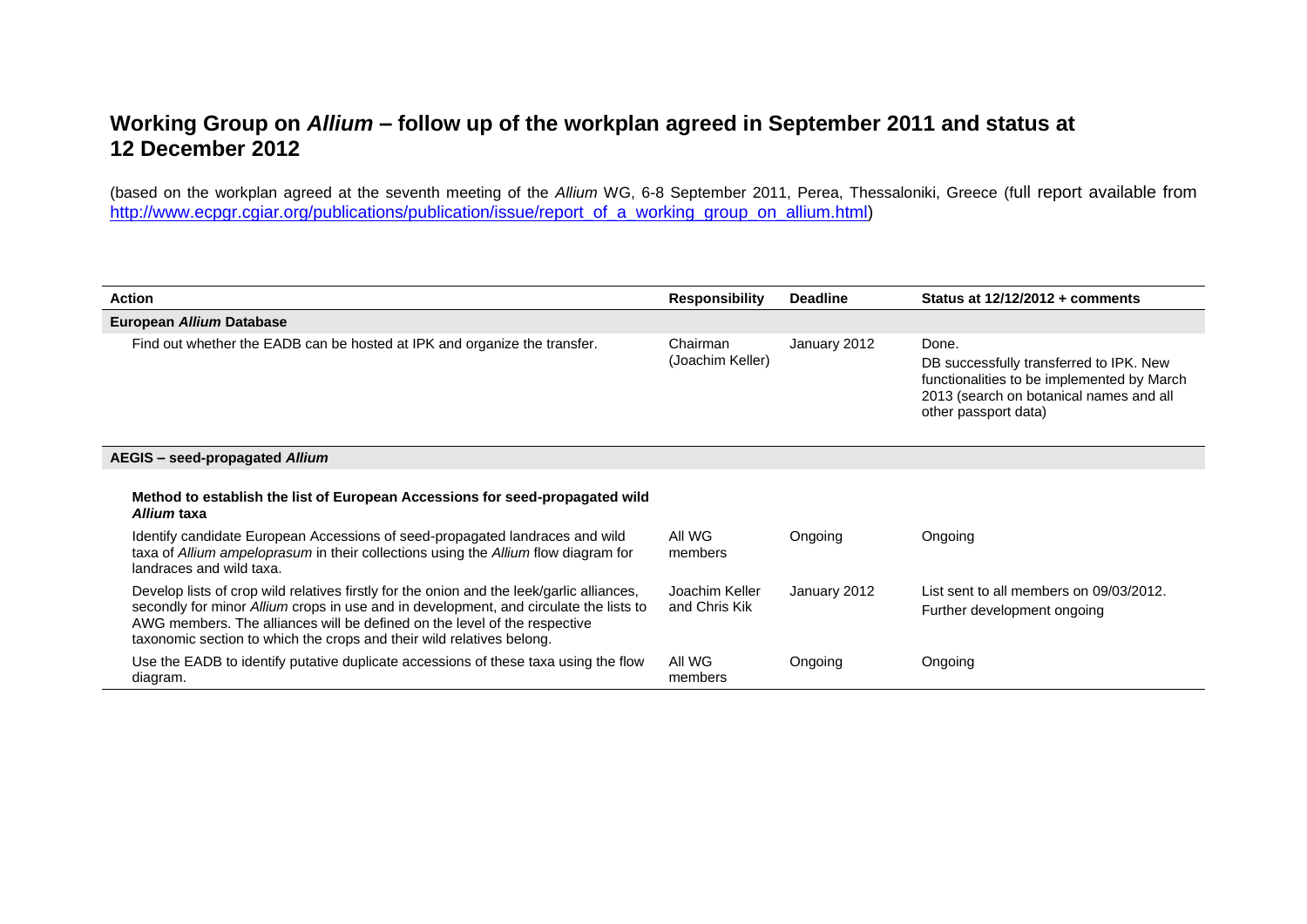| <b>Action</b>                                                                                                                                                                                                                                                                                                                   | <b>Responsibility</b>                                                                                   | <b>Deadline</b>    | Status at 12/12/2012 + comments                                                                                                                                                                                                                                    |
|---------------------------------------------------------------------------------------------------------------------------------------------------------------------------------------------------------------------------------------------------------------------------------------------------------------------------------|---------------------------------------------------------------------------------------------------------|--------------------|--------------------------------------------------------------------------------------------------------------------------------------------------------------------------------------------------------------------------------------------------------------------|
| <b>Status of landrace conservation</b>                                                                                                                                                                                                                                                                                          |                                                                                                         |                    |                                                                                                                                                                                                                                                                    |
| Nominate a subgroup of AWG members mandated to work on landrace<br>conservation issues as indicated below.                                                                                                                                                                                                                      | Chairman<br>(Joachim Keller)                                                                            | End December 2011  | Done; subgroup composed of:<br>J. Keller (DEU) (leader),<br>H. De Clercq (BEL),<br>H. Stavělíková (CZE),<br>V. Miccolis (ITA),<br>L. Lepse (LVA),<br>T. Kotlinska (POL),<br>C. Mallor Gimenez (SPA)<br>V. Shumilina/I. Chukhina (RUS),<br>S. Solberg (SWE/NordGen) |
| Send information and comments on the conservation status of landraces in<br>their national programme to the Allium WG Chair.                                                                                                                                                                                                    | AWG members                                                                                             | February 2012      |                                                                                                                                                                                                                                                                    |
| Analyse this information in consultation with the other AWG members and<br>present a report.                                                                                                                                                                                                                                    | AWG subgroup<br>(nominated above)                                                                       | May 2012           |                                                                                                                                                                                                                                                                    |
| Use the landrace report to advise National Programmes on the collection or<br>on-farm conservation of this material.                                                                                                                                                                                                            | AWG subgroup<br>(nominated above)                                                                       | <b>July 2012</b>   |                                                                                                                                                                                                                                                                    |
| AEGIS - vegetatively propagated Allium                                                                                                                                                                                                                                                                                          |                                                                                                         |                    |                                                                                                                                                                                                                                                                    |
| Status of European cryopreserved garlic accessions                                                                                                                                                                                                                                                                              |                                                                                                         |                    |                                                                                                                                                                                                                                                                    |
| Send the lists of the garlic accessions included in the Tripartite Cryobank to<br>the National Coordinators for approval and, if accepted, request flagging<br>them as European Accessions in EURISCO.                                                                                                                          | Chairman<br>(Joachim Keller)                                                                            | December 2011      | Sent                                                                                                                                                                                                                                                               |
| Training in virus elimination                                                                                                                                                                                                                                                                                                   |                                                                                                         |                    |                                                                                                                                                                                                                                                                    |
| Distribute to the WG members the result of the survey carried out in 2010<br>asking for candidate nominations for training in virus elimination.                                                                                                                                                                                | Chairman<br>(Joachim Keller)                                                                            | By the end of 2011 | Done (22/11/2011)                                                                                                                                                                                                                                                  |
| Send requests for training and nominations to the Chairman.                                                                                                                                                                                                                                                                     | WG members                                                                                              | April 2012         | One request from 1 person, one offer<br>for 6 persons, further actions pending                                                                                                                                                                                     |
| Analyse the requests for training in order to calculate the costs and, based<br>on numbers, whether it will be necessary to take the next step and ask one<br>of the labs to offer a course. If several individuals require training, sources of<br>funds will be investigated in order to expedite the AWG training objective. | Chairman<br>(Joachim Keller),<br>in consultation with<br><b>ECPGR Secretariat</b><br>(Lorenzo Maggioni) | May 2012           | No need so far                                                                                                                                                                                                                                                     |